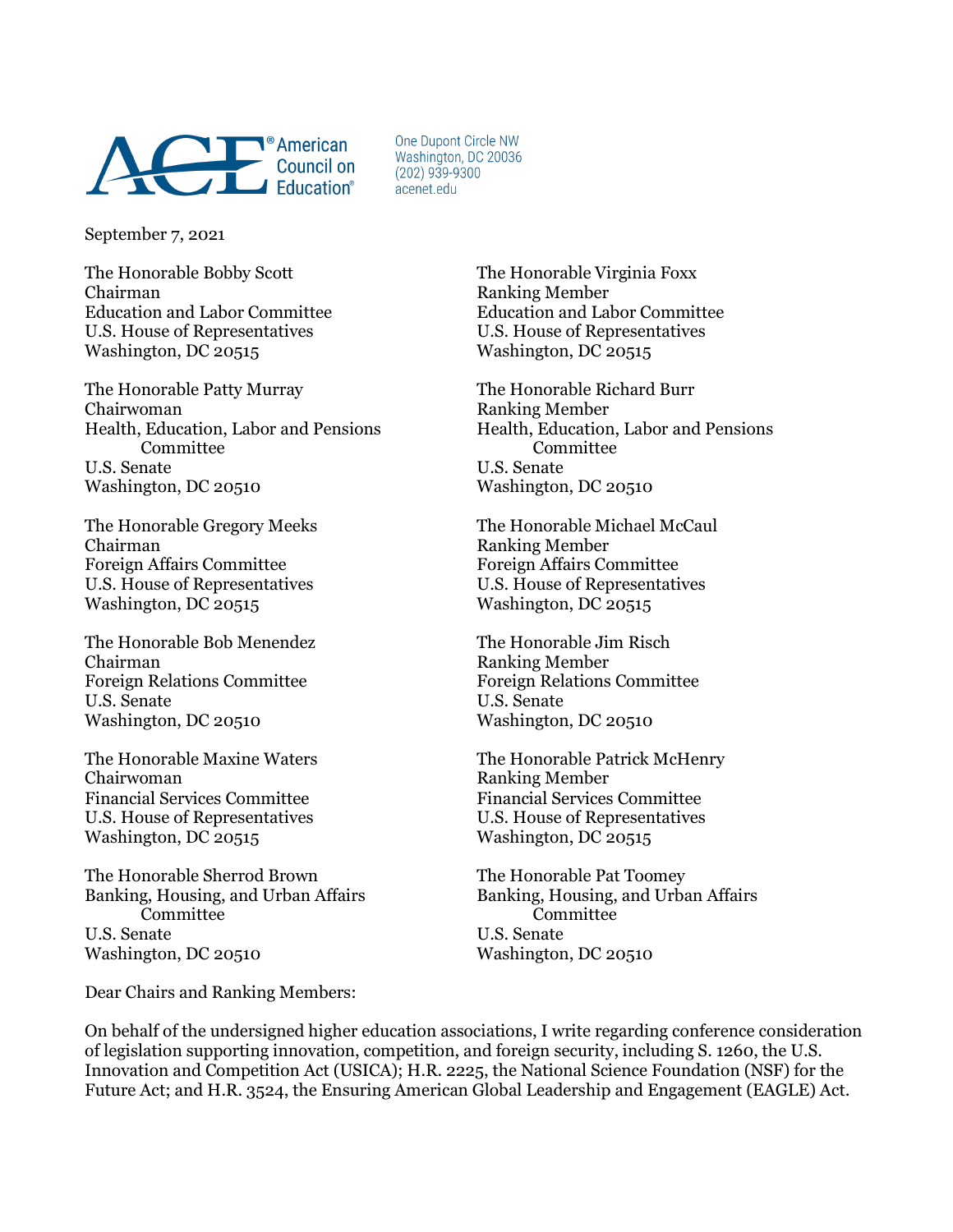We applaud the House and Senate for taking actions to strengthen the U.S. education and research enterprise and support the federal research agencies. However, we have serious concerns regarding several provisions in these bills that would have long-term, detrimental impacts on our institutions' ability to compete and work with international partners to address issues of global importance.

Colleges and universities take very seriously threats to research security and the concerns raised by federal policymakers regarding undue foreign influence and illicit technology transfer. We share a strong interest with the government in safeguarding the integrity of government-funded research and intellectual property resulting from it. We have strongly supported efforts to strengthen research security in recently enacted legislation<sup>1</sup> and the work of the White House Office of Science and Technology JCORE Research Security Subcommittee.2 For several years, we have worked with national security and federal research agencies, such as the FBI, the Office of the Director of National Intelligence, the National Institutes of Health (NIH), and the National Science Foundation (NSF), to educate campus leaders, faculty, and staff about the threat from undue foreign influence and to revamp campus policies and practices to better protect institutions from that threat.

We are concerned, however, that specific provisions under consideration would undermine the ability of U.S. colleges and universities—including smaller institutions, Historically Black Colleges and Universities, Minority Serving Institutions, and community colleges—to engage in valuable international research partnerships, attract top international students and scholars, and enhance the transparency of financial relationships they have with foreign entities. Regrettably, the net effect of this legislation intended to enhance our economic competitiveness may actually undermine that laudatory goal. We also support the letters recently sent by the Association of American Universities and the Association of Public and Land-grant Universities that flag many of these same problematic provisions.

We are specifically concerned with:

- **Section 3132 of S. 1260, which would require prior review of non-federally funded research by the Committee on Foreign Investment in the United States (CFIUS), including many foreign gifts donated to and contracts of at least \$1 million related to critical technologies entered into by our institutions.** This requirement will overwhelm CFIUS with a task it was never designed to undertake, result in huge new compliance costs for institutions, and significantly infringe on international research collaborations. In addition, it would be highly unusual to single out higher education for this type of review, when no industry or private research entity would be subject to such reviews. We outlined our concerns with this provision in an April 20, 2021, letter to the Senate Committee on Foreign Relations.
- **Section 6124 of S. 1260, which would create a new Section 124 within the Higher Education Act.** This provision, created without a formal hearing and markup, is a major new requirement that would require a large number of higher education intuitions to create and maintain searchable databases of all gifts or contracts with a foreign actor or entity received by individual researchers and staff. This means faculty and staff would have to report when a

 <sup>1</sup> These include the Securing American Science and Technology Act (SASTA), language in Section 1746 of the FY 2020 National Defense Authorization Act (P.L. 116-92), and Section 223 of the FY 2021 National Defense Authorization Act regarding disclosure of funding sources in applications for federal research and development awards.

<sup>2</sup> See January 2021 Presidential Memorandum on United States Government-Supported Research and Development National Security Policy (NSPM-33) and the White House OSTP/NSTC report titled Recommended Practices for Strengthening the Security and Integrity of America's Science and Technology Enterprise.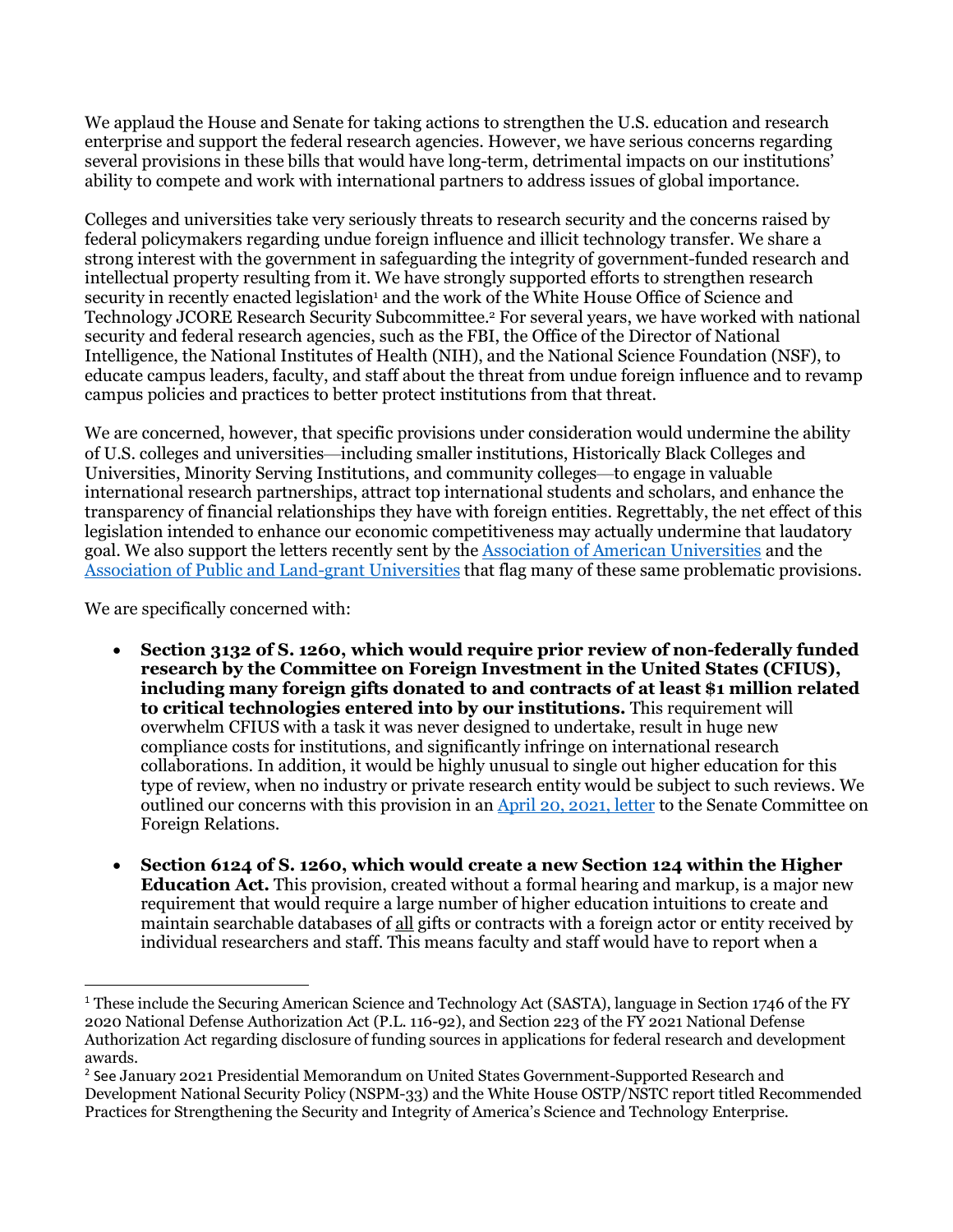visiting foreign scholar buys lunch on campus for them or gives them a small gift, such as a coffee mug with the logo of the foreign visitor's home university. And once again, it imposes a requirement on faculty and staff at colleges and universities that does not apply to any other organization in the U.S. that receives federal funding. It does not, for example, apply to researchers at national laboratories or private organizations and industry who receive government grants and contracts. We support and are working to help universities educate individual faculty and staff about concerns of foreign influence to enhance their vigilance. We also support full faculty disclosure of foreign research funding sources to federal agencies as already required by law and strong conflict of interest policies. But this provision will result in collection of an ocean of data without much utility. There are no indications that this increase in data collection will address the fundamental concerns regarding research security and foreign influence, but instead could inadvertently undermine the U.S. economic competitiveness these bills are intended to enhance.

We have engaged outside counsel to prepare an analysis regarding the new Section 124 provision (see attached). The memo concludes that Section 124 is unworkable, burdensome, overly complicated, and may well be ineffective in discouraging foreign influence or improving research security. Specifically, the memo finds that Section 124 is unduly onerous while not providing additional protections or transparency against foreign influence; is invasive and violates the privacy of U.S. higher education faculty and staff without significantly advancing its intended goal; and is overly vague and would be undermined by inconsistent compliance because of the broad reporting requirements. A far more effective approach would be enhanced sanctions and enforcement of laws already on the books against individual faculty or other campus staff for failing to properly disclose foreign funding to federal science agencies as part of the grant application and oversight process.

- **The proposed reduction in S. 1260 of the reporting threshold in Section 117 of the Higher Education Act from the current level of \$250,000 to \$50,000.** We share the goal of improving transparency of the relationships colleges and universities have with foreign actors to help identify nefarious conduct or malign foreign influence. However, lowering the threshold would undercut that goal by vastly increasing the number of gifts or contracts reported to the Department of Education (ED), even though the risks posed by such small gifts or contracts are minimal. The lower threshold would also increase ED's workload exponentially, when the department has already proven unable to effectively manage the existing 117 requirement. Rather than lowering the threshold across the board, heightened and more effective scrutiny could be achieved through a lower threshold targeting gifts or contracts only from specific countries of concern (e.g., China, Russia, Iran, and North Korea). In addition, we are concerned about vague new expansive provisions and fines added to Section 117, such as the requirement to report "contracts with undetermined monetary value." This language should be struck in the conference as it is poorly defined and is unclear what it is meant to capture.
- **Two provisions in S. 1260 that place further restrictions on the eligibility for federal funding from ED and NSF on higher education institutions that support Confucius Institutes (CIs).** Section 1062 of the William M. (Mac) Thornberry National Defense Authorization Act of FY 2021 imposed a "Limitation on provision of funds to institutions of higher education hosting Confucius Institutes." This language already limits Department of Defense (DOD) funding to institutions that host CIs, unless that institution receives a waiver. DOD is actively engaged in the process of creating a waiver. We believe Section 6122 and Section 2525 of S. 1260 should be aligned and reference back to the waiver process established in the FY 2021 NDAA, as it will be important to align that process across federal agencies.